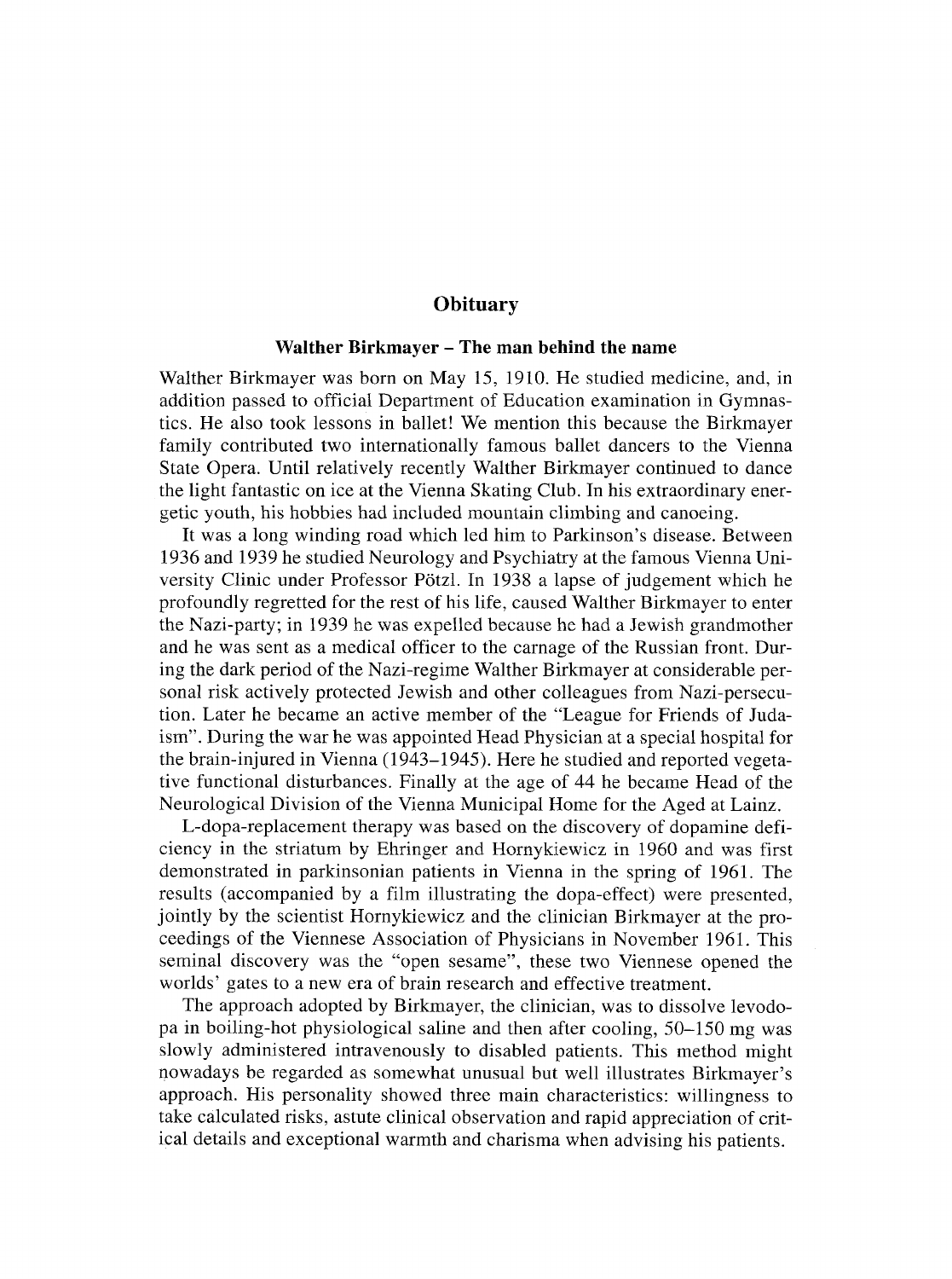#### VI Obituary

Fortune smiled on him – not in everything – but in many of the decisive periods of his life and above all in his clinical scientific work. He also had the good fortune to work with distinguished basic research colleagues of the highest calibre for long periods of his successful clinical career. This co-operation was mutually stimulating and facilitated their combined efforts to achieve present standards of therapy for Parkinson's disease.

Birkmayer's "brain-storming sessions" were illuminating. His team including the late Erwin Neumayer, Demeter Seemann, Walter Danielczyk and Peter Riederer plus the remaining staff – would discuss in detail the predicament of over 300 patients under Walther's care. The team was compressed into a small library while Walther constantly smoked his pipe. The consequent asphyxia became increasingly lethal. Meanwhile everyone was invited to openly and critically contribute to the discussion. After four hours the team's combined genius was as exhausted as their physical reserves - but not Walther's!

The courage and intuitive flair to pluck potential ideas from the contribution of basic scientists and to exploit these therapeutically led him to the discovery of the therapeutic potential of the decarboxylase inhibitor, benserazide. In 1966/67 Walther Birkmayer surprised scientists led by Alfred Pletscher at Hoffmann La Roche, with his clinical results of treatment (Birkmayer and Mentasti, 1967). The manner in which benserazide potentiated the action of Ldopa by acting only in the periphery was published by basic scientists (Bartholini et al., 1967) only after therapeutic benefit was demonstrated by clinicians. Nowadays treatment with L-dopa and a peripheral decarboxylase inhibitor is rightly regarded as the "gold standard" of Parkinson therapy. The development of this form of treatment was, in our view, the most spectacular achievement of his career and the one that must have provided the greatest personal satisfaction to Walther Birkmayer.

With regard to the development of other therapeutic approaches in which he was involved, Walther continued to share the glory with basic scientists. All who were privileged to work with him clearly recognised that he was the one who charismatically transformed theory into practice, after full and sensitive appreciation of risks balanced with his concern and responsibility to his patients, to his staff, and to society at large.

On occasions basic scientists may underestimate the difficulties of transforming the results of academic scientific research into clinical practice. More than twenty-five years of close collaboration has taught us to respect those who are prepared to undertake the initial step which leads to the experimental phases of clinical trials and full assessment of therapeutic potential. This meta-

Birkmayer W, Mentasti M (1967) Arch Psychiatr und Z Ges Neurol 210:23-35 (manuscript received November 2, 1966)

Bartholini G, Burkhard WP, Pletscher A (1967) Nature 215: 852-853 (manuscript received April 17, 1967)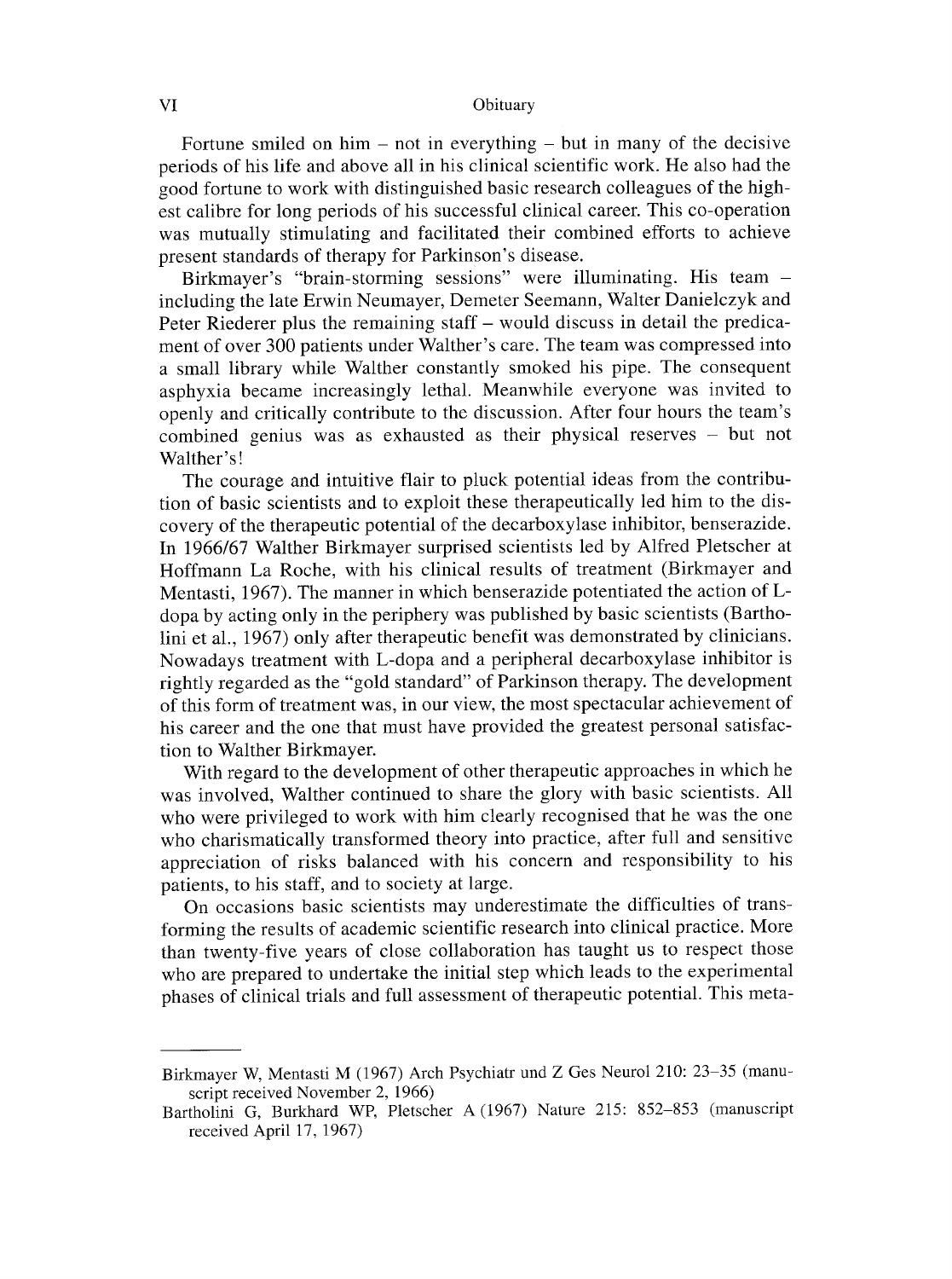#### Obituary **VII**

morphosis requires the catalyst of remarkable human qualities of which Walther Birkmayer was so generously endowed. This is further illustrated by the evolution of L-deprenyl treatment - the scientists Moussa Youdim and Peter Riederer suggested the notion but it required the dynamism of Walther Birkmayer to make it a clinical reality.

Walther Birkmayer was never content to rest on his laurels and always looked beyond his present achievements, energetically pursuing fresh ideas. Most days, he drove his scientist colleagues to distraction with at least ten fresh if at times unrealistic ideas and thereby managed to keep his national and international competitors in a ferment of activity if only to repeat and confirm his original findings. He was always the spark that ignited and the dynamo that drove. His thoughts and his actions were always directed to solve the enigma of Parkinson's disease and to improve its treatment, an undertaking that may well be emotionally influenced by the death of his own mother from the malady.

Walther Birkmayer was active for decades in medical research, both nationally and internationally, activity distinguished by passion and dedication. Through this many television appearances he contributed to the demystification of mental disease; he was blessed with a rare talent for explaining complicated scientific concepts and results in language that all could understand. As a sympathetic physician he endeavoured to treat his patients with every means at this disposal including the "dernier cri" of pharmacological achievements.

In 1993, when he confessed that he had just been the recipient of a further (the fourth) honorary Doctor Degree he admitted that he had planned to complete his scientific work with a final effort concerning the combination of Madopar and NADH. In this Walther Birkmayer was going back to the 60's, when he and his co-worker Dr. Metasti described the effects of combination treatment with L-dopa and benserazide, but also with p-tyrosine and NADH. This decision not to continue clinical research was characteristic of "Walther the wise". No one could doubt that he could look back on his many achievements with profound satisfaction and that he could now sit back and see whether others could do better. Perhaps the spark and the dynamo was not quite so energetic during his last few years, but his presence and the warmth of his personality enriched us and illuminated our lives and our work.

Walther Birkmayer published a total of 444 scientific papers and 19 books. In 1963, he was awarded the title of "Universitätsprofessor" at the instigation of Hans Hoff. He was an Honorary Member of the French Neurological Society (1965), the German Society for Neurology (1982) and the World Federation of Neurology Research Committee for Extrapyramidal Disorders. He was distinguished with Honorary Doctorates from the Semmelweis University, Budapest (1984), Göteborg University (1986), Marburg University (1991) and Turku University (1993). Amongst the many other awarded honours were the Ehrenzeichen für Kunst und Wissenschaft 1. Klasse (First Class Distinction for Art and Science) (1986), the Gold Grosse Ehrenmedaille (Greater Service Medal) from the City of Vienna (1981) and the Grosse Ehrenzeichen für Ver